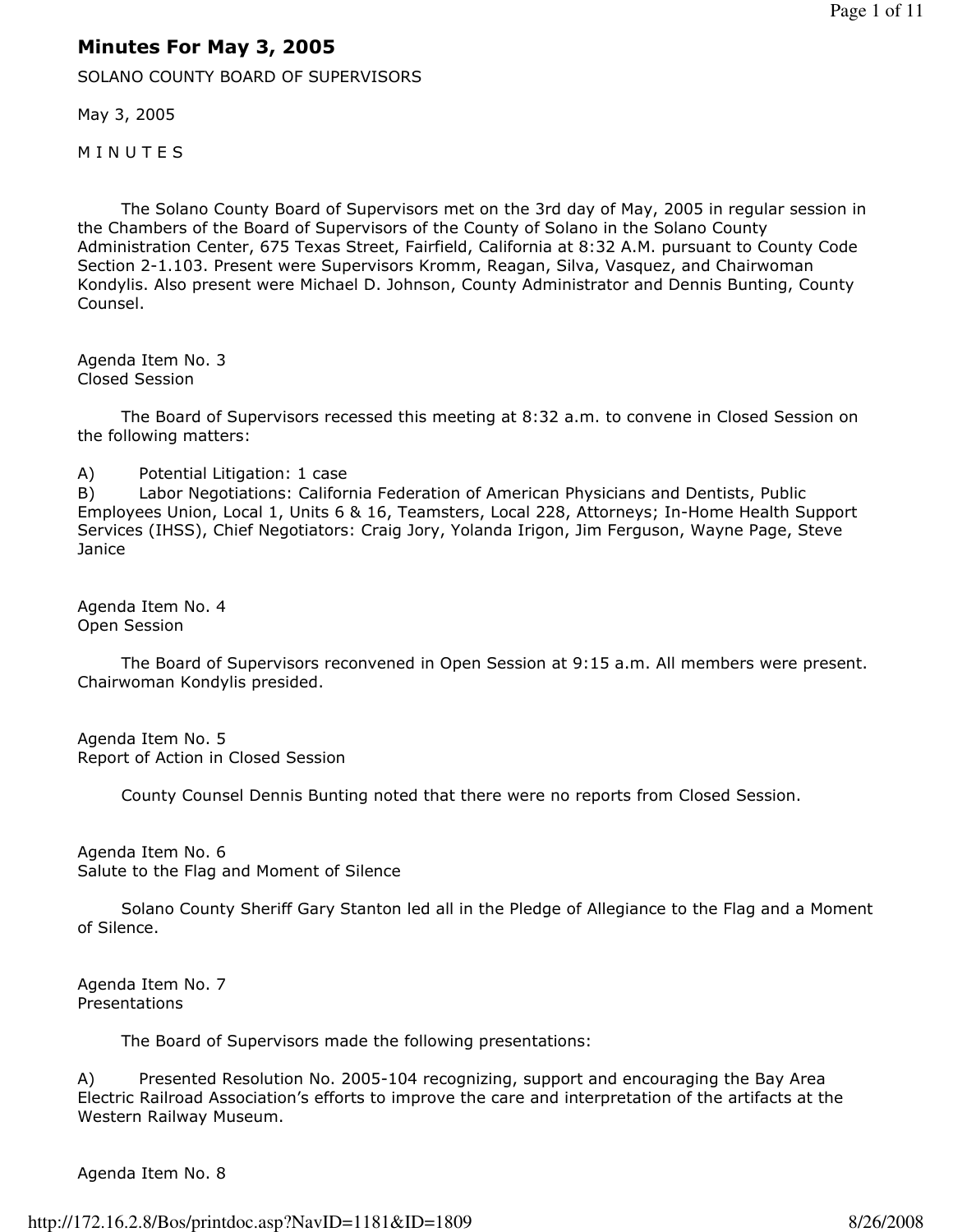## Items From the Public

 The Chairwoman invited individuals of the public to make statements on matters relating to the business of the Solano County Board of Supervisors. The following comments were provided:

A) Health and Social Services Director Patrick Duterte noted that the Solano Coalition for Better Health had won the Community Impact Award from United Way and noted that that would not have happened without the Board of Supervisors' leadership and direction in setting priorities and fiscal assistance.

B) Donna Harr expressed her interest in participating in discussions regarding Lynch Canyon.

C) Supervisor Reagan noted that the Veterans and Military Committee met on April 22, 2005 and those participating expressed their appreciation in having a forum for their issues to be heard. Supervisor Reagan noted that they discussed the maintenance of the former Navy Cemetery at Mare Island, status of the VA Cemetery near Dixon, Base Realignment and Closure, medical issues with the Veterans healthcare system, Veterans Hall issues in each city, and issues at the state and federal level. Supervisor Reagan stated that they would meet on a quarterly basis in the future.

D) Health and Social Services Director Patrick Duterte reported on the Health and Social Services Employee Recognition event that was recently held at the Fairfield Community Center and where the following awards were distributed:

Direct Services: Richard Diaz – Social Worker II, ODAS Support Services: Susan Zialcita, Sr. Staff Analyst, Administration Workgroup: Social Services Workers in Family Support Services Unit, Child Welfare – Patricia Caron-Caldwell, Ashanti English, Donna Greco, Nathan Hansford, Tara Kelly, Kelley Marable, Donna Miser, Carrie Mortenson, Irene Perez, Carrie Traylor

Agenda Item No. 9 Approval of Agenda

 Approved the Solano County Board of Supervisors' agenda as submitted with the following amendment:

Item No. 15B – Solano Community College District to issue 2005 Tax and Revenue Anticipation Notes as part of the Community College League of California Cash-Flow Financing Program removed from the Agenda and rescheduled for May 10, 2005.

Item No. 14A – Letter of support for City of Sacramento's proposal to locate the home office of the California Institute For Regenerative Medicine (stem cell research) on Capitol Mall in Sacramento removed from Consent Calendar.

Item No. 14B – Scheduling of joint meeting with Tri City Group on Tuesday, May 31, 2005 at 7:00 p.m. to discuss open space issues removed from the Consent Calendar.

MOTION: Reagan. SECOND: Vasquez. AYES: Kromm, Reagan, Silva, Vasquez, Kondylis.

Agenda Item No. 10 Public Comment on Consent Calendar

The Chairwoman invited individuals of the public to make public comment on Consent Calendar Items. There were no public comments.

Consent Calendar

Acted on the following Consent Calendar items: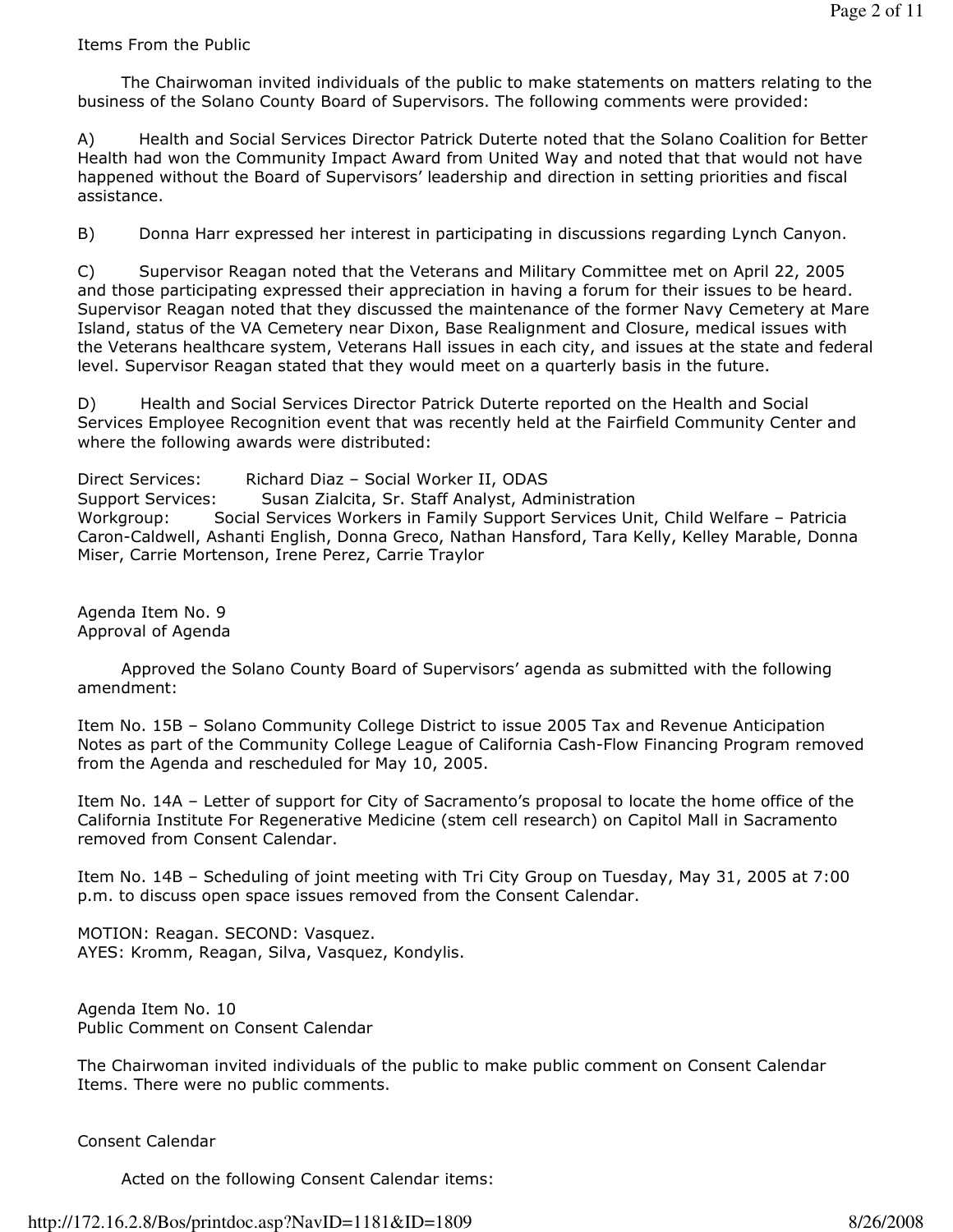13. Approved the minutes of the following Board of Supervisors meetings:

 Board of Supervisors – March 22, 2005; April 5, 2005; April 12, 2005 Strategic Planning – March 21, 2005; April 18, 2005 Rural North Vacaville Water District – April 12, 2005 Solano County Housing Authority – April 5, 2005 Meeting with Senator Machado – April 8, 2005

14C. Adopted and authorized Chairwoman Kondylis to sign Resolution No. 2005-104 recognizing, supporting and encouraging the Bay Area Electric Railroad Association's efforts to improve the care and interpretation of the artifacts at the Western Railway Museum. (see Resolution Book)

15A. Adopted and authorized Chairwoman Kondylis to sign Resolution No. 2005-105 amending the Treasurer-Tax Collector-County Clerk Position Allocation List to add one Account Clerk II and One Office Assistant II and delete one Investment Officer and one Account Clerk III. (see Resolution Book)

15C. Accepted the Solano County Treasurer's Quarterly Report for the period of January 1, 2005 through March 31, 2005.

16. Adopted and authorized Chairwoman Kondylis to sign Resolution No. 2005-106 declaring that the proceeds from the sale of 1.95 acres of County owned real property located in the City of Vacaville at the Nut Tree Airport (Solano County Assessor's Parcel Number 0129-240-090) be used towards funding the Nut Tree Airport Utilities Master Plan and new Nut Tree Airport Water Supply System. (see Resolution Book)

17. Approved and authorized Chairwoman Kondylis to sign Agreement with the Superior Court of California for \$230,928 for the period July 1, 2004 to June 30, 2006 for the Mental Health Youth Development Program to provide services for the Juvenile Drug Court System. Approved an Appropriation Transfer Request in the amount of \$115,464 in Unanticipated State Revenue for Fiscal Year 2004/05.

18A Adopted and authorized Chairwoman Kondylis to sign Resolution No. 2005-107 approving Traffic Order No. 386 which establishes stop signs at four different County road intersections. (see Resolution Book)

18B. Approved an Appropriation Transfer Request in the amount of \$136,220 from unanticipated revenues to cover increases for Other Professional Services of \$37,094 and Contract Services for \$99,126. Approved and authorized the County Administrator to sign a contract with LP2A for plan checking and inspection services for \$66,487 from November 1, 2004 through June 30, 2005.

MOTION: Kromm. SECOND: Silva. AYES: Kromm, Reagan, Silva, Vasquez, Kondylis.

Agenda Item No. 14A Regenerative Medicine (stem cell research)

 Considered letter of support to locate the home office of the California Institute for Regenerative Medicine (stem cell research) in the Bay Area of Northern California. Motion failed by the following vote.

MOTION: Kromm. SECOND: Kondylis.

AYES: Kromm, Kondylis.

NOES: Reagan, Silva, Vasquez (expressed their support for the designation of the City of Sacramento due to its close proximity with the University of California at Davis which is a large research university and due to the number of research hospitals in the Sacramento area.)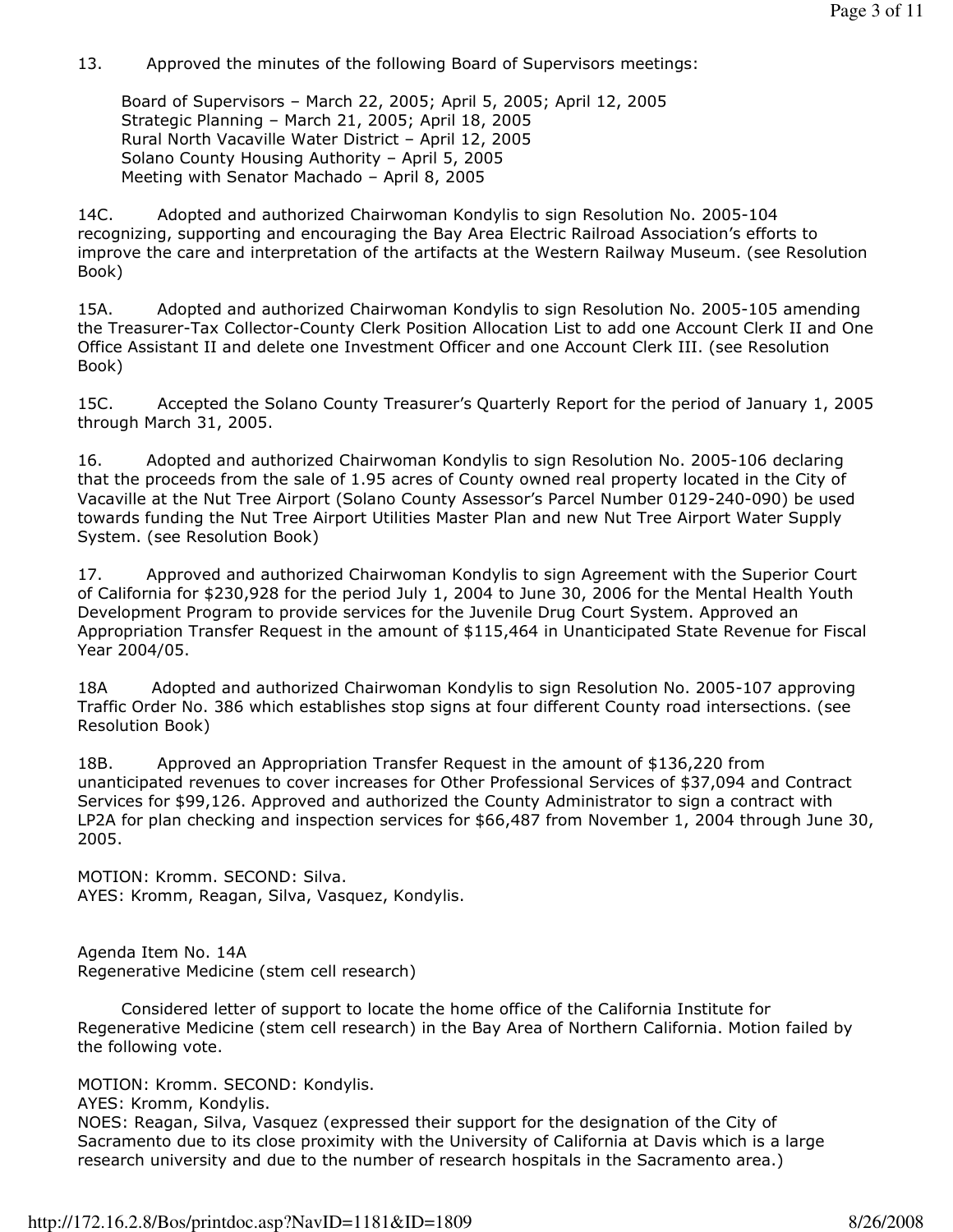Approved and authorized Chairwoman Kondylis to sign letter of support for City of Sacramento's Proposal to locate the home office of the California Institute for Regenerative Medicine (stem cell research) on Capitol Mall in Sacramento.

MOTION: Silva. SECOND: Vasquez.

AYES: Reagan, Silva, Vasquez, Kondylis.

NOES: Kromm. (Supervisor Kromm noted that he felt that the letter should have been amended to support Northern California and not the City of Sacramento specifically)

Agenda Item No. 14B Tri City Group Joint Meeting

 Approved scheduling joint meeting with Tri City/County Cooperative Planning Group on Tuesday, May 31, 2005 at 7:00 p.m. at the County Administration Center Multi-Purpose Conference Room, 1st floor to discuss the future of the lands in the Ski Valley-Cordelia Hills area.

MOTION: Kromm. SECOND: Vasquez.

AYES: Kromm, Reagan, Vasquez, Kondylis.

NOES: Silva. (Supervisor Silva noted that he preferred to have documentation from the Land Alliance and County staff prior to holding the meeting and did not feel that the information could be received in time.)

Item No. 20 Agricultural Conservation Easement Ebey-Laughtin Ranch Property

 The Board conducted a continued public hearing to consider adoption of a Resolution approving and supporting the City of Davis, and City of Dixon proposal, in partnership with the Solano Land Trust to the California Department of Conservation for grant funding under the California Farmland Conservancy Program and to the U.S. Department of Agriculture for grant funding under the Farm and Ranch Land Protection Program for the Ebey-Laughtin Ranch Property Agricultural Conservation Easement as outlined in the Agenda Submittal from Resource Management dated May 3, 2005, incorporated herein by reference.

 Chairwoman Kondylis opened the hearing to the public. As there was no one who wished to speak on this matter, the Chairwoman closed the hearing to the public.

 At the conclusion of Board comments, which included the concern of Supervisor Reagan regarding the potential impact of the proposed conservation easement on the State's ability to relocate I-80/SR113 interchange to the I-80/Kidwell interchange area, the Board adopted and authorized the Chairwoman to sign Resolution No. 2005-108 approving and supporting the City of Dixon and City of Davis proposal, in partnership with the Solano Land Trust to the California Department of Conservation's California Farmland Conservancy Program and to the U.S. Department of Agriculture's Farm and Ranch Land Protection Program for the Ebey-Laughtin Ranch Property Agricultural Conservation Easement. (see Resolution Book)

MOTION: Reagan SECOND: Kromm. AYES: Kromm, Reagan, Silva, Vasquez, Kondylis.

Agenda Item No. 21A Alcohol & Drug Fee Workplace Policy

 The Board reviewed and approved the Alcohol and Drug Free Workplace Policy developed by the Department of Human Resources as outlined in the Agenda Submittal from Human Resources dated May 3, 2005, incorporated herein by reference.

 Supervisor Kromm noted that he did not feel that the proposed Policy should exclude elected officials.

Chairwoman Kondylis noted that there should be a reasonable policy for elected officials as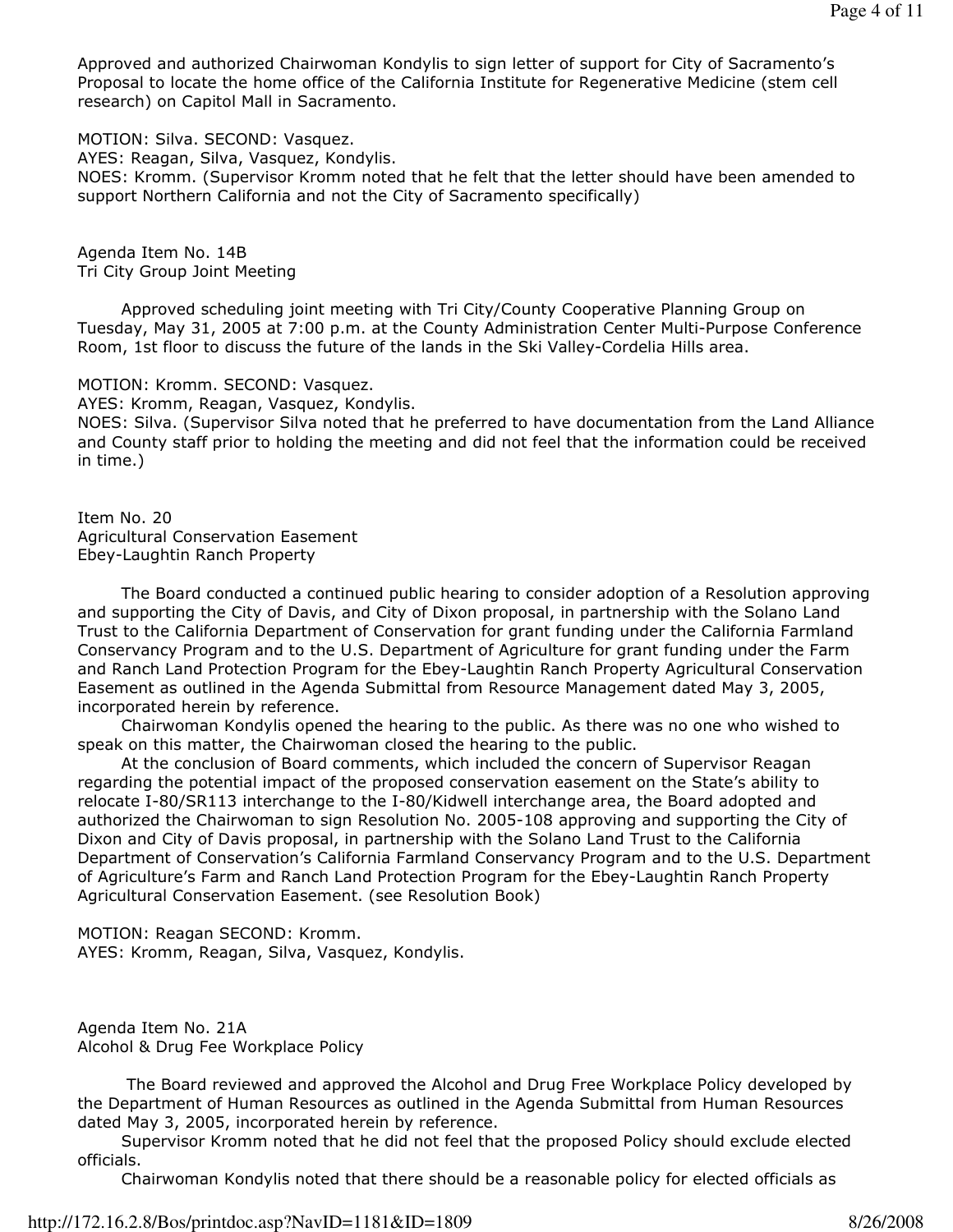they work 24 hours a day 7 days a week and to be included in the proposed policy would exclude them from ever having an alcoholic beverage.

 Supervisor Reagan noted that he felt that a solution could be to institute a random urinalysis testing program for all employees, including elected officials.

 Supervisor Silva indicated that the Constitution for the State of California under the Government Code lay out the rules and qualifications for elected officials. Supervisor Silva noted that he felt that the proposed Alcohol and Drug Free Workplace Policy was fair and equitable to the employees and did not feel that elected officials should be subjected to the policy. Supervisor Silva noted that elected officials are responsible to their constituents. Supervisor Silva noted that imposition of such a policy to elected officials would eliminate potential candidates for public office.

 Donald Tipton, unincorporated Vallejo, noted that he felt that the policy should include all paid employees of the County.

 At the conclusion of discussion the Board approved the Alcohol & Drug Free Workplace Policy developed by the Department of Human Resources.

MOTION: Kromm. SECOND: Vasquez. AYES: Kromm, Reagan, Silva, Vasquez, Kondylis.

 After further discussion, the Board took the following action to direct County staff to research the legality of including public officials in the Alcohol & Drug Free Workplace Policy.

MOTION: Kromm. SECOND: Reagan. AYES: Kromm, Reagan, Kondylis. NOES: Silva, Vasquez.

 It was moved by Supervisor Reagan and seconded by Supervisor Kromm to direct County staff to research the option of a random urinalysis testing program and any constitutional prohibitions of including public officials. Motion failed by the following vote:

AYES: Kromm, Reagan. NOES: Silva, Vasquez, Kondylis.

Agenda Item No. 21B Executive Management Salary Adjustments

 The Board received an interim status report from the Personnel Subcommittee as outlined in the Agenda Submittal from Human Resources dated May 3, 2005, incorporated herein by reference.

 Director of Human Resources Yolanda Irigon outlined minor revisions to Table 1.0 "Recommended Salaries for Executive Management Group" and Table 2.0 "Summary of Seven (7) Comparable County Survey". Ms. Irigon noted that when the Board implemented the current Management Incentive Program (MIP), the vehicle and business expense allowances were deleted. Ms. Irigon noted that if the Board were to take action at this time to delete the MIP Program, then she would recommend that the vehicle and business expense allowances be restored.

 Donald Tipton, unincorporated Vallejo, indicated that the proposed action would be an amendment to the budget and felt that this matter should be considered during the budget hearings.

Art Grubel, Executive Director SEIU #1280, noted that the seven county survey had been an ongoing subject of controversy and that if the Board were to alter, the employees would like to participate in that discussion.

 Supervisor Reagan indicated that he felt that the total compensation should be the combination of the base pay and the benefit package. Supervisor Reagan noted that he felt that the County had to look to see where the County was recruiting from for executive positions and then put in an adjustment factor for the cost of living. Supervisor Reagan indicated that he felt that the MIP was not a bonus but pay for the effort given. Supervisor Reagan indicated that he supported bringing in a consultant to review the salaries of those individuals who are under the MIP Program and elected officials to determine the appropriate compensation process.

 Supervisor Vasquez noted that he felt it was important to compensate people what they're worth and to provide incentives for added performance. Supervisor Vasquez stated that Solano County was well managed, was looked upon as a leader statewide, and possessed a group of department heads who worked many additional hours and had vision.

Supervisor Kromm expressed his approval of the seven (7) comparable counties utilized to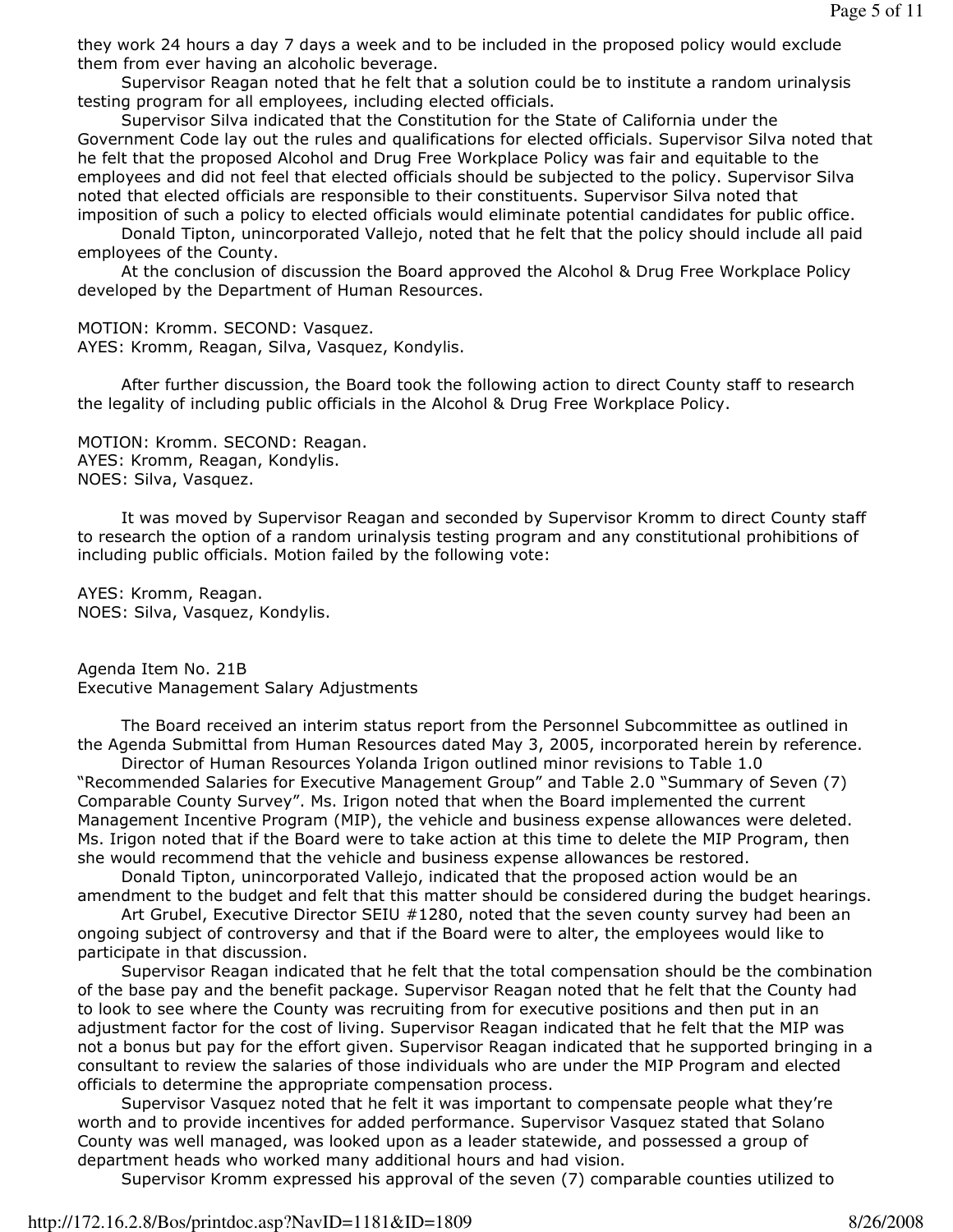reach an average salary for Solano County employees. Supervisor Kromm noted that recruiting and retaining executives who bring a wealth of experience from across the region. Supervisor Kromm noted that executives employed by Solano County work hard, held to a high standard, and awarded for excellent service. Supervisor Kromm noted that Solano County was successful in recruiting from State and other local governments because it is known to be a good place to work, in good financial position, and willing to compensate for excellent performance. Supervisor Kromm noted that he supported the MIP Program for the Executive Management classifications with the exception of the County Administrator and County Counsel and felt that their positions should be evaluated on an annual basis by the Board of Supervisors and a salary set by the majority of the vote.

 Supervisor Silva noted that the salaries of the Board of Supervisors were set by a percentage of what the State Court Judges received. Supervisor Silva provided a historical review of the selection of the seven comparable counties and felt that Solano County would not have the management team that they do if it did not offer comparable salaries. Supervisor Silva noted that he would support hiring a consultant to review the County's process compared to the private sector process for recruiting and retaining employees and if not provide recommendations and to also review the positions of the County Administrator and the County Counsel and the process for determining their salaries.

 Chairwoman Kondylis noted that she did not support the MIP Program and that the Executive Management classification should be paid what they were worth and not tied to the seven comparable counties.

 The Board recessed this meeting at 10:50 A.M. and reconvened at 11:05 A.M. All members were present. Chairwoman Kondylis presided.

At the conclusion of discussion, the Board acted to 1) receive the status report from the Personnel Subcommittee; 2) adopt and authorize Chairwoman Kondylis to sign Resolution No. 2005-109 amending the Alphabetical Listing of Classes and Salaries to implement salary adjustments for Executive Management classifications 3) approve the Management Incentive Program (MIP) for department heads (excluding elected department heads), as well as for assistant department heads/deputies, and senior management employees; and 4) maintain the current seven comparable county base salary methodology. (see Resolution Book)

MOTION: Silva. SECOND: Vasquez AYES: Kromm, Reagan, Silva, Vasquez. NOES: Kondylis.

 Directed the Board Personnel Subcommittee and the Human Resources Officer to hire a consultant to 1) assess the best practices to set salaries in the public sector and measure Solano County's performance; 2) assess performance based compensation for elected department heads and if implementation of Management Incentive Program (MIP) not applicable, then review the reinstatement of the automobile allowance and the business expense allowance as it relates to total compensation for comparison purposes for those positions; 3) review the method for establishing the salary for the County Administrator and County Counsel and the validity of the MIP for those positions; 4) assess the frequency of conducting and updating salary surveys to use as a tool for recruitment and retention; 5) assess the methodology for setting salaries for all county employees and review the manner in which the County sets its compensation by either salary or total compensation.

MOTION: Silva. SECOND: Vasquez AYES: Kromm, Reagan, Silva, Vasquez. NOES: Kondylis.

Agenda Item No. 25A Appointment Authority

Approved the following:

A) Reappointment of David G. Knitter, to the Area Agency on Aging serving Napa-Solano, for a term to expire June 30, 2007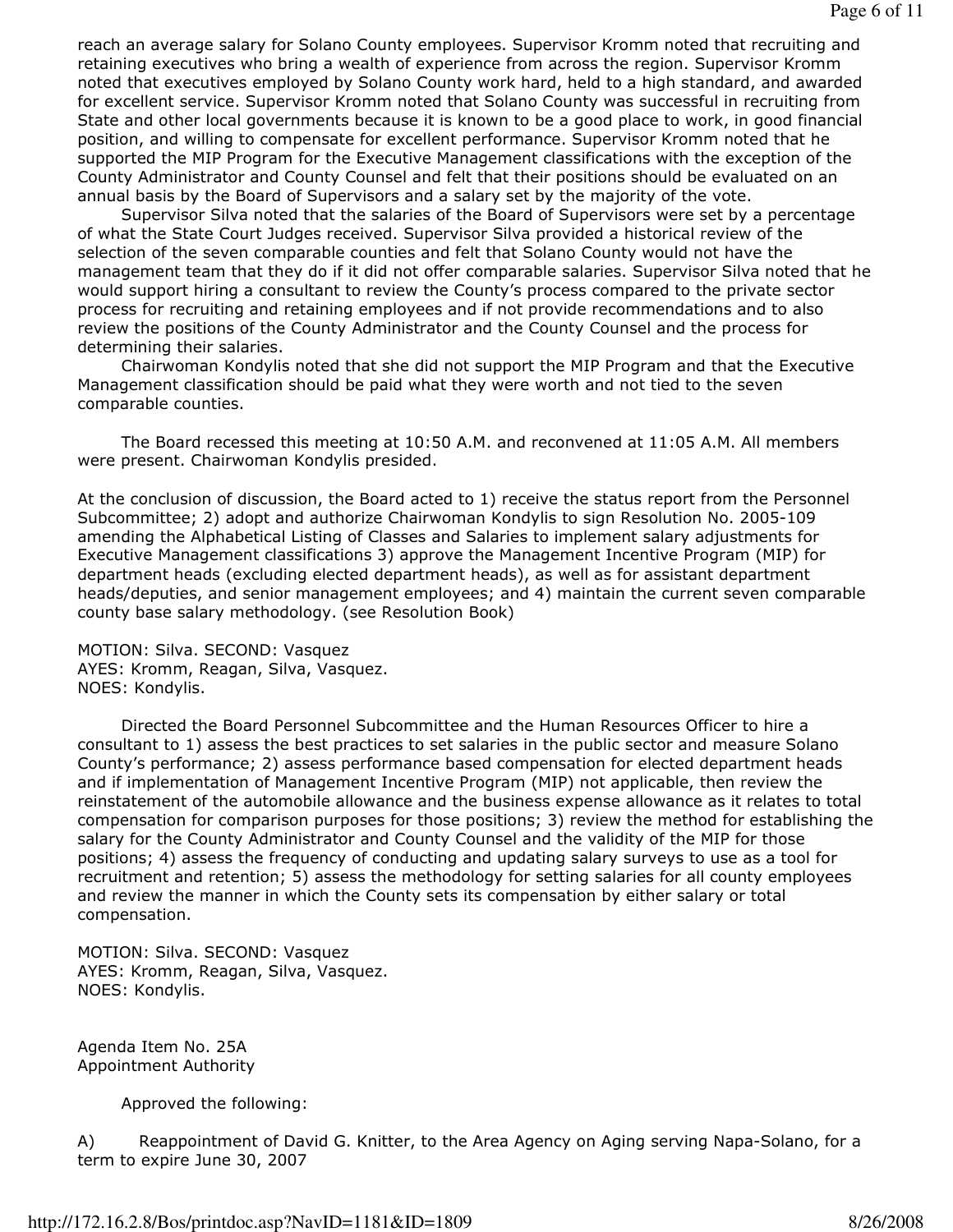B) Reappointments of Kim R. Chandler and Bill Ruth, to the Vacaville-Elmira Cemetery District, for terms to expire May 23, 2009

C) Reappointment of Cliff Neal, to the Civil Service Commission, for a term to expire January 1, 2008

D) Resolution No. 2005-110 appointing James Edward Waters and Arnold P. Lenk to fill vacancies on the Board of Directors for the Suisun Resource Conservation District. (see Resolution Book)

MOTION: Kromm. SECOND: Vasquez. AYES: Kromm, Reagan, Silva, Vasquez, Kondylis.

Agenda Item No. 24C Water Facilities Improvements In the Homeacres Area

 The Board of Supervisors received an Agenda Submittal from the Department of Resource Management dated May 3, 2005, incorporated herein by reference, requesting authorization to execute an agreement with the City of Vallejo under which the City would construct waterline improvements and install fire hydrants in the Homeacres area, and the County would pay the City for the cost of performing the work.

 Charles Bailhache, Ridge Avenue, Vallejo, noted that the project was moving forward quickly and asked that the County provide clear expectations to the City of Vallejo.

 Cal McMurphy, Homeacres Improvement Association, thanked the County to pushing this project forward.

 Donald Tipton, unincorporated Vallejo, questioned why the County was upgrading and maintaining the City of Vallejo's waterline and why the Homeacres Improvement Association was not included in the Agenda Submittal under Other Agency Involvement.

 In response to concerns expressed by Donald Tipton, Birgitta Corsello, Director of Resource Management, noted that the Homeacres Improvement Association was included in the County's discussion for the proposed water facilities improvements and that the contract would serve as a Memorandum of Understanding in that the waterlines were the property of the City of Vallejo who operate and maintain them and the County would be acting as a facilitator. The City of Vallejo would oversee the engineering and construction and would be contracting out to the third party for the construction work. The County would oversee the construction work. Since the permitting of the water distribution system fell under someone else's authority, it was appropriate to document how the County would be cooperating in the process.

 At the conclusion of discussion, the Board directed the Director of Resource Management to execute an agreement with the City of Vallejo regarding improvements to water facilities in the Homeacres Area.

MOTION: Silva. SECOND: Vasquez. AYES: Kromm, Reagan, Silva, Vasquez, Kondylis.

 The Board recessed this meeting at 11:55 a.m. and reconvened at 2:00 p.m. All members were present. Chairwoman Kondylis presided.

Agenda Item No. 26 Large Confined Animal Facilities (Dairies)

 The Board received an Agenda Submittal from the Department of Resource Management dated May 3, 2005, incorporated herein by reference, requesting the Board to conduct a public hearing which was continued from April 26, 2005, to read the proposed ordinances by title only and waive further reading by a majority vote, introduce the proposed ordinance adding Chapter 27 to the Solano County Code, relating to large confined animal facilities, introduce the proposed ordinance amending Chapter 28 (Zoning Ordinance) of the Solano County Code, relating to confined animal facilities, and adopt a resolution approving the proposed fee schedule to enable cost recovery of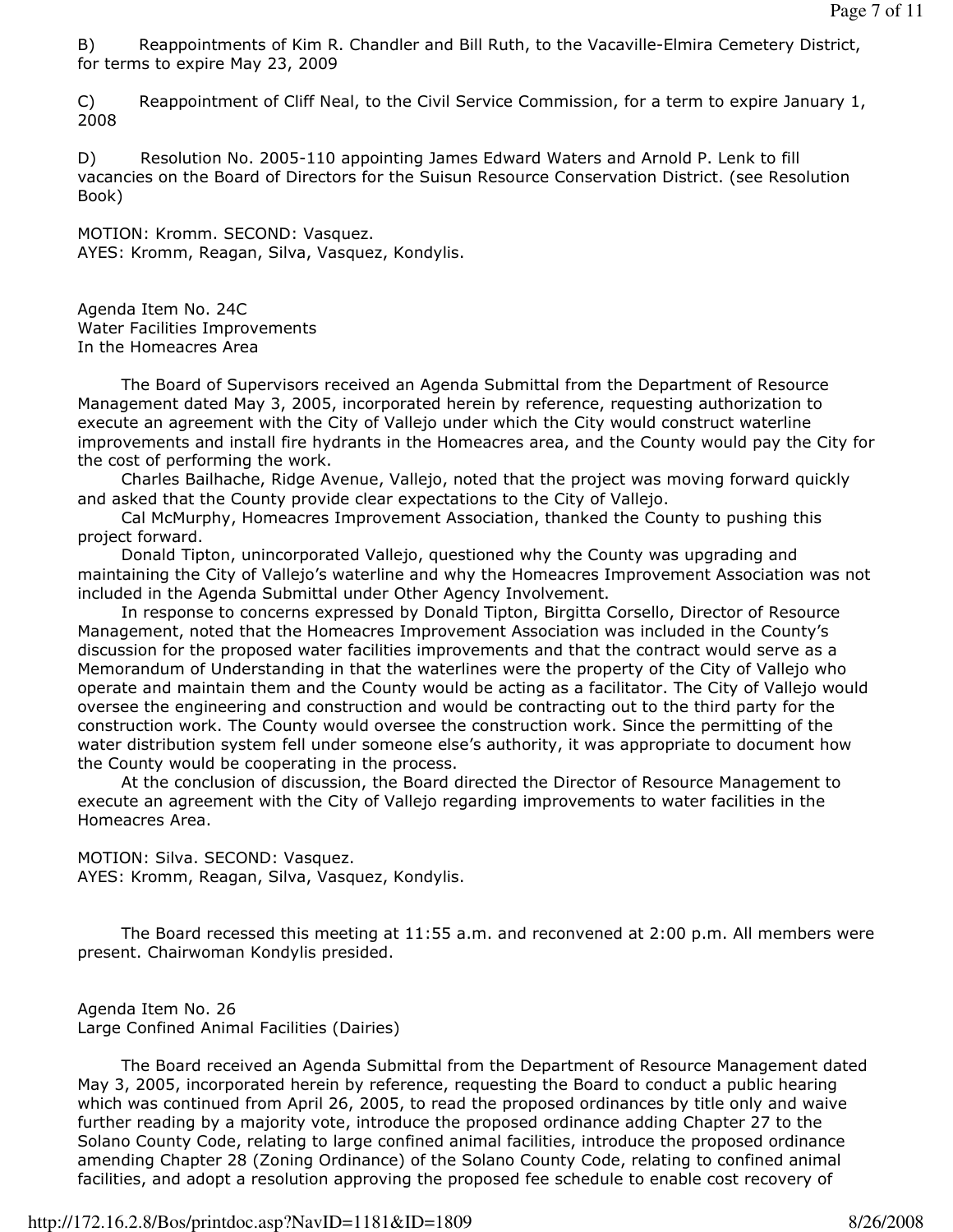administering Chapter 27. Staff reviewed the revisions to Chapter 28 which included a 3 mile buffer to city spheres of influence, a 2 mile buffer to the proposed veterans' cemetery, a requirement for a status report from staff in 3 years, and general requirements addressing lighting and glare. Chapter 27, as revised, included requirements for a composite lagoon liner, establishment of agronomic rate guidelines to include nitrogen and phosphorus, increased frequency of inspections, and additional language regarding best available technology.

 The Board introduced and waived full reading of an Ordinance adding Chapter 27 to the Solano County Code, relating to large confined animal facilities and an Ordinance amending Chapter 28 (Zoning Ordinance) of the Solano County Code, relating to confined animal facilities.

MOTION: Kromm. SECOND: Reagan.

AYES: Kromm, Reagan, Silva, Vasquez, Kondylis.

Chairwoman Kondylis opened the hearing to the public.

 David Marianno, Solano County Farm Bureau, noted that the Farm Bureau opposed the rigid restrictions of a 3 mile buffer from the urban limit line and opposed urban communities dictating how they farm. Mr. Marianno noted that he felt that the restrictions of the dairies was in violation of the Right to Farm Act.

 As there was no one else present who wished to speak on this matter, Chairwoman Kondylis closed the hearing to the public.

 Supervisor Vasquez noted that this ordinance would be coming back to the Board in three years and felt that advancements in technology at that time would allow for a decrease in the buffers.

 Supervisor Kromm noted that the following correspondence had been received: 1) letter from the City of Vacaville, expressing their opposition with the County's proposed ordinance and noting that they would support a moratorium on this matter; 2) letter from the Farm Bureau/Ag Advisory Committee noting that the buffers were not necessary due to new emerging technology; and 3) correspondence from Pam Neiberg, Co-Chair of the Yolano Group of the Sierra Club, expressing approval of the proposed ordinance with a modification to Section 27-400 Comprehensive Nutrient Management Plan, Section (a)

At the conclusion of discussion, the Board took the following action:

A) Introduced the proposed ordinance adding Chapter 27 to the Solano County Code, relating to large confined animal facilities. Introduced the proposed ordinance amending Chapter 28 (Zoning Ordinance) of the Solano County Code relating to confined animal facilities.

B) Directed staff to modify the proposed ordinance as follows: 1) revise the thresholds for confined animal facilities for other animal species; 2) provide language for the payment of fees for laboratory analysis including soil and air samples; 3) clarify language regarding the processing of tail water; 4) the elimination of added language regarding synthetic liners; and 4) Section 27-400 to read "The amount of land that can be irrigated with treated wastewater shall not exceed the ratio of 2.5 mature milked cows per acre., except the Department may grant the facility to use a higher ratio if the facility can prove its operational practices and/or specific site characteristics justify that the higher application ratio will not be detrimental to the environment."

C) Adopted and authorized Chairwoman Kondylis to sign Resolution No. 2005-111 approving the proposed fee schedule to enable cost recovery of administering Chapter 27.

MOTION: Vasquez. SECOND: Kondylis. AYES: Kromm, Reagan, Silva, Vasquez, Kondylis.

Agenda Item No. 22B Adaptive Reuse Plan – Downtown Fairfield

 The Board received an Agenda Submittal from General Services dated May 3, 2005, incorporated herein by reference, providing a status report on the Adaptive Reuse Plan for space vacated in the Downtown Fairfield County Campus due to the occupancy of the County Administration Center.

John Griffin, General Services – Facilities, reviewed the list of properties and their potential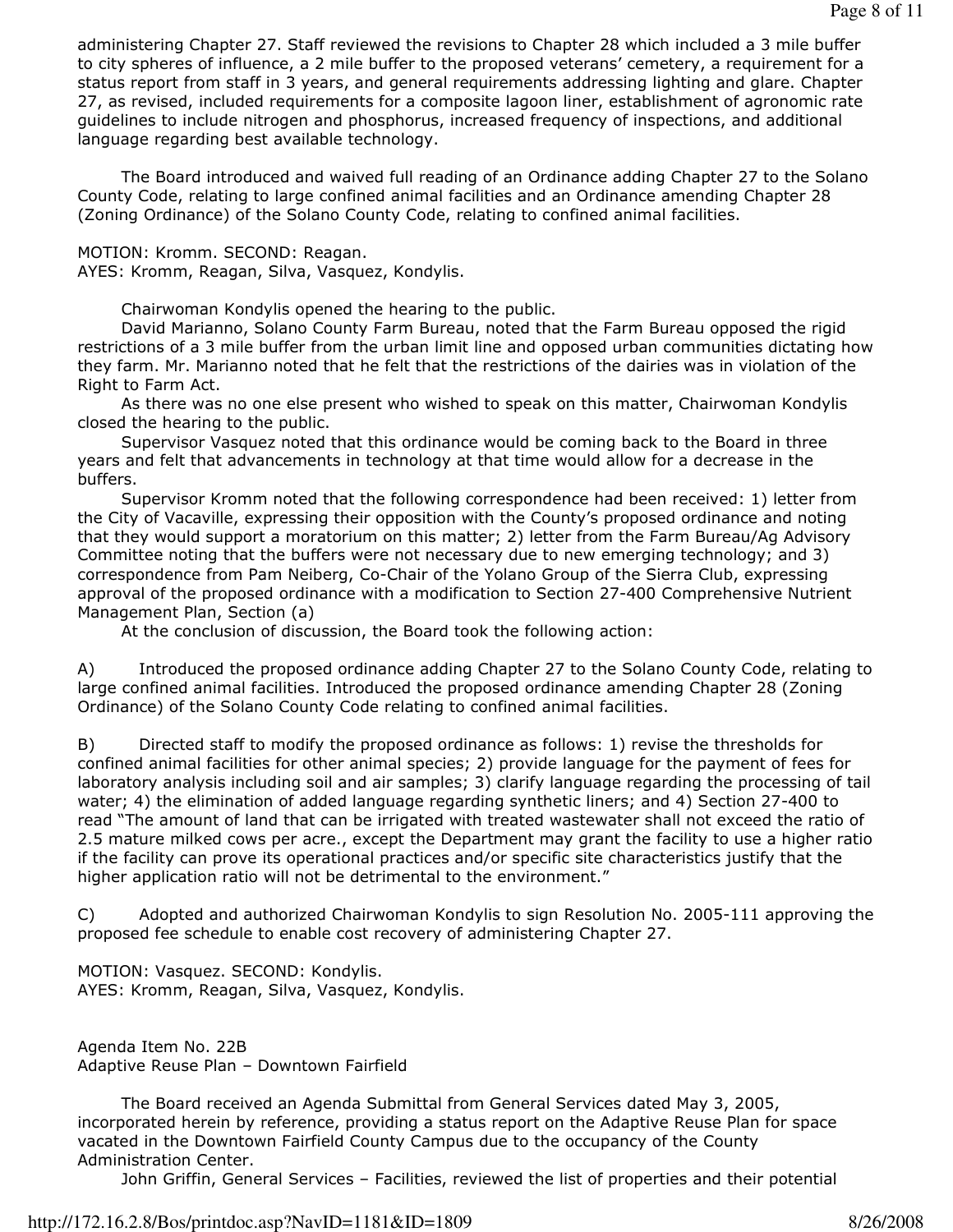reuse which included the Old Library, the Old Courthouse, Former Hall of Records, Former Courthouse Annex, Former Registrar of Voters/General Services Administration, Former Architectural Services/Facilities Operations/Property Management, Ag/Cooperative Extension, Former ACS Building and Hall of Justice.

 Judge Foor, Solano Superior Court, thanked the Board for their participation and assistance in resolving their facilities deficiencies and moving forward in the acquisition of the Old Courthouse for use by the Superior Court. Judge Foor noted that returning the Old Courthouse to its originally intended purpose was a complicated process in terms of funding issues and the changing in rules. Judge Foor noted that this matter was complicated by the fact that the Old Courthouse was not involved in the SB 1732 process relating to the transfer of court facilities. Judge Foor noted that he was hopeful that they would find a resolution to the short term funding issues and that they looked forward to working with the County to provide space in the facility for the CASA Program, the ability to have a children's waiting area, and to establish a self help center for unrepresented litigants.

 Supervisor Silva noted that the heating and air should remain on in the Old Courthouse to prevent deterioration while the building is vacant.

 At the conclusion of discussion, the Board received the status report and directed staff to continue implementing the Adaptive Reuse Plan as submitted.

Agenda Item No. 22A Capital Facilities Improvement Plan

 The Board received an Agenda Submittal from General Services dated May 3, 2005, incorporated herein by reference, requesting the Board to conduct a public hearing to review the updated 5-Year Solano County Capital Facilities Improvement Plan which was revised and updated to reflect capital improvement needs from Fiscal Year 2004/05 through Fiscal Year 2008/09 and incorporated the recommendations of one additional study: Master Plan, Tuolumne Street County Campus in Vallejo.

 Staff reviewed the list of projects on the Capital Improvement Plan (CIP), noted several significant projects that were completed or were nearing completion in the current fiscal year, and several projects that have recently begun or will begin shortly. New projects that were added to the CIP included the Law and Justice Center Reroofing and Wall Refinish, Office of Emergency Services Retrofit, Suisun Veteran's Memorial Reroofing, and Vacaville and Dixon Corporation Yards Needs Assessment Study. Staff reviewed the projects and their funding status and outlined the projects being funded, partially funded, and unfunded.

 The Chairwoman opened the hearing to the public. As there was no one present who wished to speak on this matter, the Chairwoman closed the hearing to the public.

 Chairwoman Kondylis expressed her interest of including the Vallejo Veterans Building in the Plan in the future.

 In response to a question posed by Supervisor Kromm, General Services Director Veronica Ferguson stated that approximately \$10 million are brought in per year in Public Facility Fees. Those funds are then distributed by category, distributed to the current debt where the Board of Supervisors has committed those funds, and then staff identifies funds as possible financing sources for capital projects within the 5 year window.

 Supervisor Kromm indicated that he was interested in reviewing a Revised Debt Service Budget since moving into the new County Administration Center which reflects parking fees and other fees. Supervisor Kromm noted that there were items built into the Debt Service Plan for the County Administration Center that are different today than when the bonds were sold.

 Supervisor Reagan suggested staff add a column to identify those projects that the County is pursuing State or federal funding.

 At the conclusion of discussion, the Board accepted the updated Solano County 5-Year Capital Facilities Improvement Plan.

MOTION: Vasquez. SECOND: Kromm. AYES: Kromm, Reagan, Silva, Vasquez, Kondylis.

Agenda Item No. 23 Incarcerated Father's Program

The Board received an Agenda Submittal from the Department of Child Support Services dated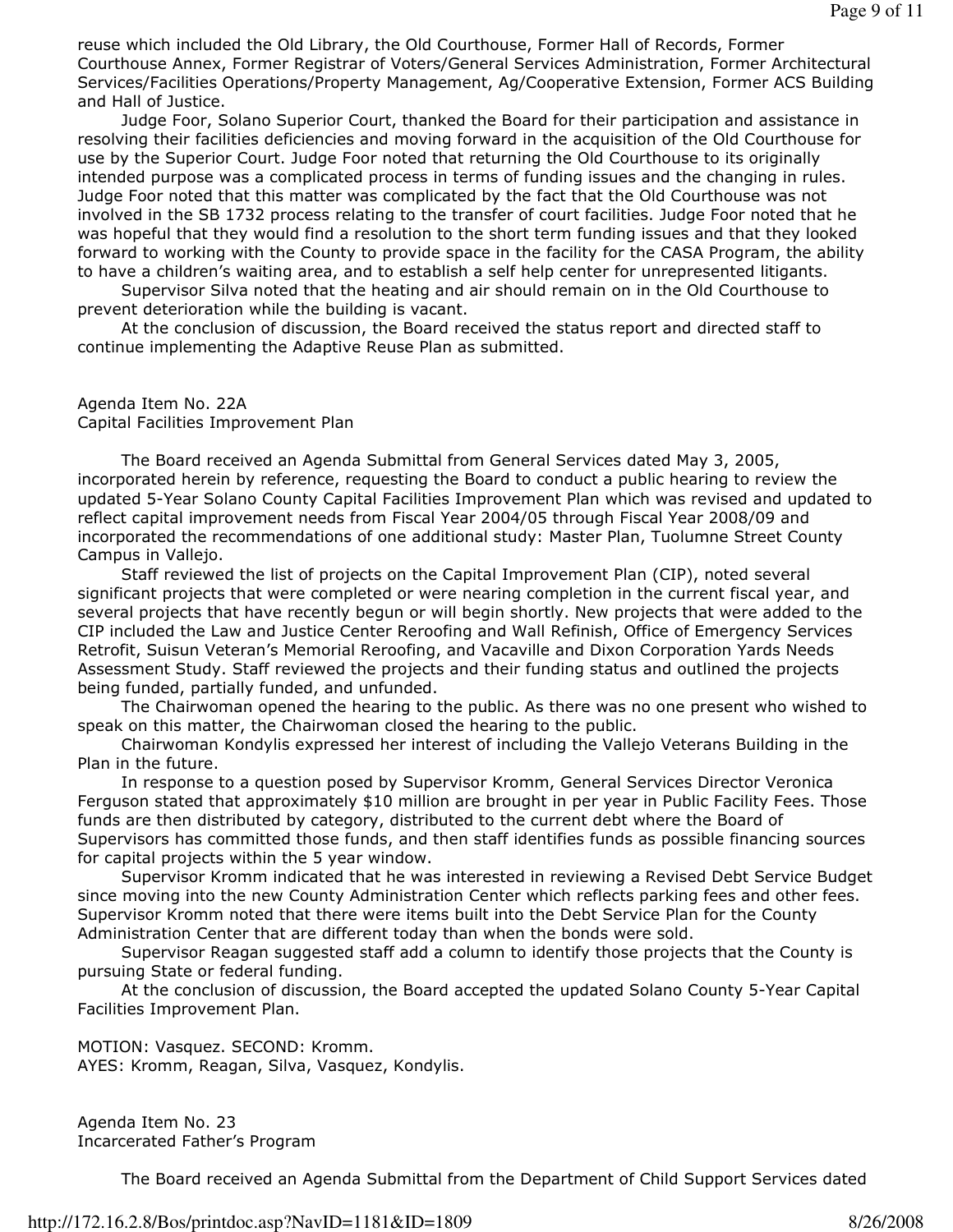May 3, 2005, incorporated herein by reference, outlining efforts being taken to provide child support program services to incarcerated fathers and requesting support to secure legislative support and funding for a demonstration project at San Quentin State Prison.

 Staff noted that they have been providing program services to incarcerated fathers for the past three years with the purpose to increase the individual's reasonable management of their child support obligation and to prevent the accumulation of uncollectible past due child support that impacts the performance of the Department of Child Support Services.

 At the conclusion of discussion, the Board authorized staffs' request to secure legislative support and funding for a demonstration project at San Quentin State Prison.

MOTION: Kromm. SECOND: Vasquez AYES: Kromm, Reagan, Silva, Vasquez, Kondylis.

 The Board of Supervisors recessed this meeting at 3:35 p.m. and reconvened at 3:45 p.m. All members were present. Chairwoman Kondylis presided.

Agenda Item No. 24A "Fair and Safe Traffic Solutions"

 The Board received an Agenda Submittal from Chairwoman Kondylis dated May 3, 2005, incorporated herein by reference, requesting that the Board consider adopting the "Fair and Safe Traffic Solutions" Transportation Platform.

 Chairwoman Kondylis reviewed the statement of principles which included: 1) fixing the I-80/I-680/SR-12 interchange; 2) repairing existing roads; 3) planning for future growth opportunities designating where growth is and is not appropriate; 4) improving health and mobility; 5) improving safety; and 6) ensuring protection for farms and natural areas.

 Supervisor Kromm noted that he felt that it was important to link land use policies to transportation to reduce the pressure on the roads and improve the life of the community.

 Supervisor Reagan noted that tying land use to densification had not been shown to reduce road demand and felt that there was a need to resolve the issue of moving traffic through the county as people travel to their destination.

 Supervisor Silva noted that the location of Solano County created traffic congestion as people move through the county to their destination. Supervisor Silva noted that it was the prerogative of the cities to manage the size of their communities. Supervisor Silva noted that the "Fair and Safe Traffic Solutions" had not been reviewed by all partners and felt that it would be premature for the Board take action on this matter at this time.

 Supervisor Vasquez noted that he felt that the County needed to work with the community to find solutions to transportation issues that would be agreeable to all.

 Supervisor Reagan read a letter from the Bay Area Council dated May 2, 2005, incorporated herein by reference, expressing their opposition to the "Fair and Safe Traffic Solutions" platform.

 Supervisor Kromm noted that the letter from the Bay Area Council included misinformation. Russ Barnes, Vallejo Chamber of Commerce, noted that he was uncomfortable with tying

transportation and land use together as it did not allow cities to set their own land use policies. The Board concluded their discussion and no action was taken.

## Agenda Item No. 24B Comprehensive Transportation Plan 2030

 The Board was provided with an Agenda Submittal from Resource Management dated May 3, 2005, incorporated herein by reference requesting the Board to review, comment on, and approve the list of local transportation needs for Solano County, to be included in the updated Solano Comprehensive Transportation Plan 2030 being prepared by the Solano Transportation Authority (STA). Staff provided recommendations for revisions to the list for each of the three elements of the Comprehensive Transportation Plan (Arterials, Highways and Freeways; Transit; Alternative Modes). Staff noted that Board action would be to approve changes to the Comprehensive Transportation Plan and would not be for the adoption of the Plan.

Donald Tipton, unincorporated Vallejo, expressed his concern for the need for sidewalks in the